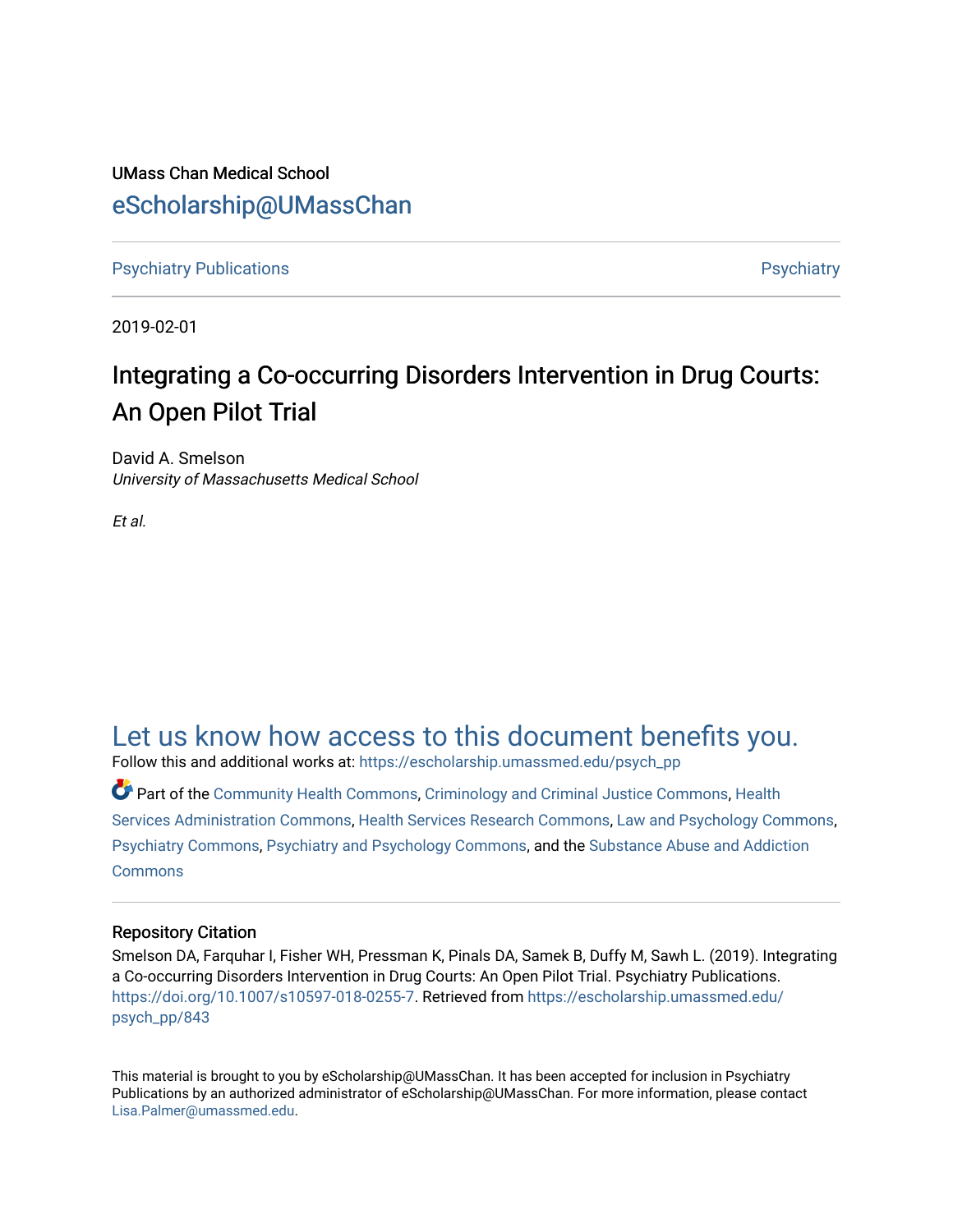## **ORIGINAL PAPER**



# **Integrating a Co-occurring Disorders Intervention in Drug Courts: An Open Pilot Trial**

David Smelson<sup>1</sup> · Ian Farquhar<sup>1</sup> · William Fisher<sup>1</sup> · Karen Pressman<sup>2</sup> · Debra A. Pinals<sup>1,3</sup> · Barbara Samek<sup>4</sup> · **Mary‑Kate Duffy<sup>1</sup> · Leon Sawh<sup>5</sup>**

Received: 27 September 2017 / Accepted: 27 February 2018 / Published online: 7 March 2018 © This is a U.S. Government work and not under copyright protection in the US; foreign copyright protection may apply 2018

## **Abstract**

Little research has focused on systematically integrating clinical treatment within existing drug court procedures. This could be particularly useful for clients with substance use disorders, who comprise those on court dockets and often have co-existing mental health issues. This article reports on the preliminary outcomes of integrating MISSION-Criminal Justice (MISSION-CJ), a co-occurring mental health and substance use wraparound intervention, within two Massachusetts drug courts. In this open pilot, clients completed intake and 6-month follow-up assessments. The participants were primarily Caucasian (86%), male (82%), had at least 2 prior arrests, and received outpatient treatment for mental health (54%), alcohol use (51%), or drug use (88%) prior to enrolling in MISSION-CJ. Six-month follow-up data suggested that participants showed statistically significant reductions in average number of nights spent in jail, alcohol use, and drug use, as well as an increase in full time employment.

**Keywords** Alternatives to incarceration · Drug courts · Co-occurring disorders treatment

# **Introduction**

Various alternative to incarceration programs have gained popularity in the United States over the past several years, offering offenders with specific backgrounds (e.g., veterans) and problem areas (e.g., substance use, mental health, or a co-occurring disorder) a chance to address these issues in lieu of incarceration, while also providing society an opportunity to reduce prison overcrowding and spending (Piquero [2010\)](#page-9-0). Drug courts are a particular type of alternative to incarceration program that have grown dramatically over

 $\boxtimes$  David Smelson david.smelson@umassmed.edu

- <sup>1</sup> Department of Psychiatry, University of Massachusetts Medical School, 55 N Lake Avenue, Worcester, MA 01605, USA
- <sup>2</sup> Bureau of Substance Abuse Services, Massachusetts Department of Public Health, Boston, MA, USA
- <sup>3</sup> Massachusetts Department of Mental Health, Boston, MA, USA
- <sup>4</sup> Gavin Foundation, Inc., Boston, MA, USA
- <sup>5</sup> School of Criminology and Justice Studies, University of Massachusetts Lowell, Lowell, MA, USA

the past 25 years in response to the high rates of substance use among criminal justice involved individuals (Fox et al. [2015](#page-9-1)). Clients enrolled in drug courts often have comorbid mental health problems, with reported rates of 30–40% of the docket (Belenko [2001\)](#page-9-2). While specialized court dockets for individuals with co-occurring disorders courts have been developed to address the multifaceted needs of the clients, it remains more common for drug courts and mental health courts to be run separately, while still enrolling clients with a co-occurring disorder (COD) (Steadman et al. [2013](#page-9-3)).

Both drug courts and mental health courts are designed to link offenders to community-based mental health or substance use treatment services (Steadman et al. [2001\)](#page-9-4) and have yielded a number of positive outcomes, including reductions in recidivism and substance use, and improved psychological functioning (Case et al. [2009;](#page-9-5) Knudsen and Wingenfeld [2016](#page-9-6)). Furthermore, a recent econometric simulation study estimating the potential cost savings suggested that diverting offenders from prison to drug treatment resulted in a \$22.5 billion benefit to society in general and \$12.9 billion in savings to the criminal justice system (Zarkin et al. [2015\)](#page-10-0).

Drug courts, like all specialty courts, share a number of common practices, including a specialized court docket with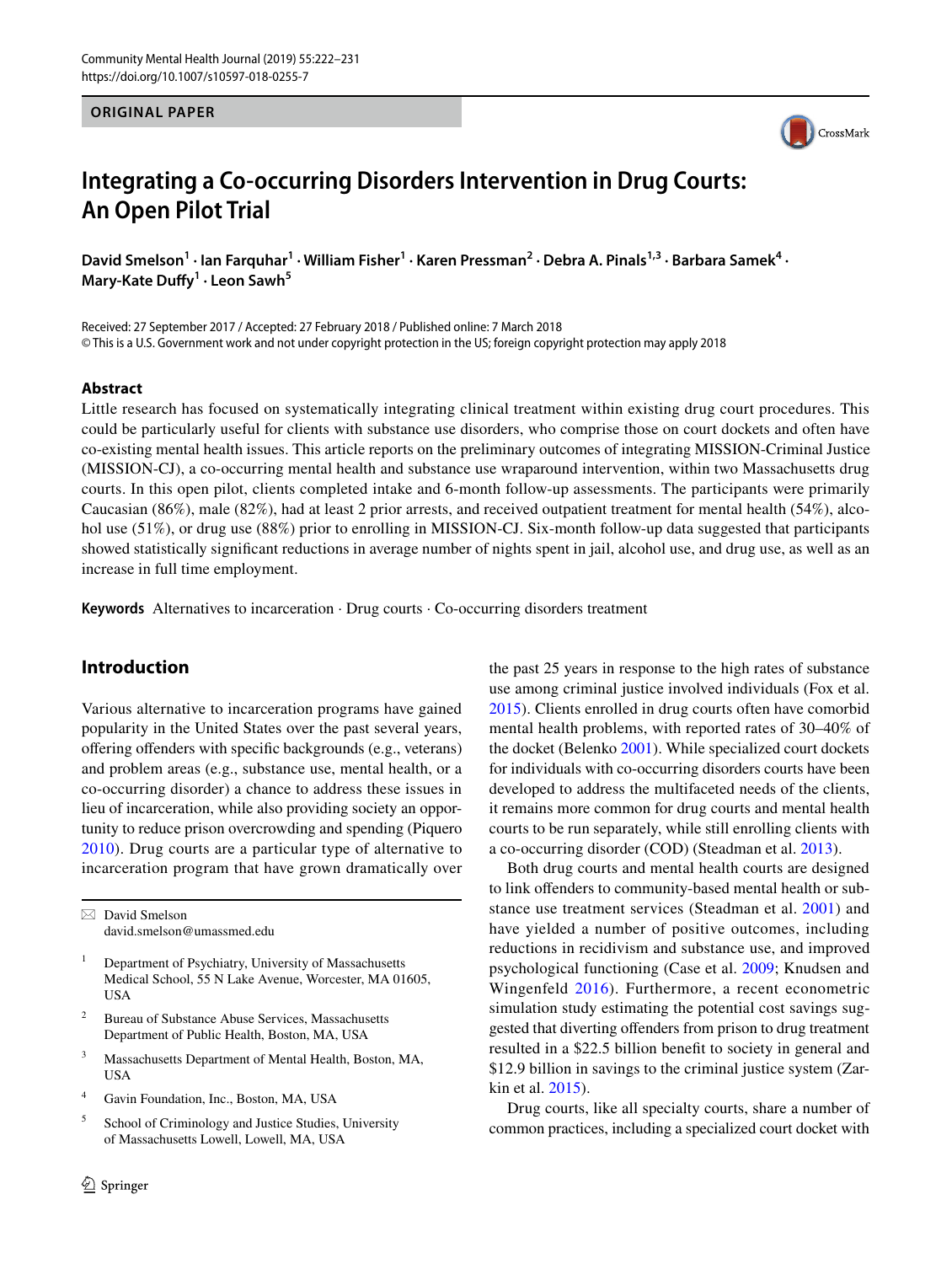regular appearances in front of a specific judge who oversees the drug court session, monitors participant adherence, receives input from probation officers, and conducts ongoing monitoring of client participation in drug treatment, with sanctions and rewards to help move the participant toward recovery (Brown [2010](#page-9-7)). However, to date, limited research has focused specifically on clinical treatment programs that are uniquely designed and oriented to serve drug court participants alongside the court personnel such as probation, as opposed to focusing on the drug court outcomes when treatment as usual is provided in the community by a provider who takes drug court referrals just like any other referral source. Of note, while not reported in the literature, anecdotal observations suggest that integrating treatment providers within drug courts could improve outcomes by increasing the alignment between the treatment community and court case processing. This is particularly relevant for clients in drug courts who have co-occurring mental health problems; they are often more difficult to engage in care compared to those with only an addiction problem and require wraparound support services in order to comprehensively address all of their treatment needs (Peters et al. [2012](#page-9-8)). Clients with co-occurring disorders also often have high unemployment rates and difficulty securing and sustaining employment, which further compounds their recovery difficulties (O'Connor et al. [2012\)](#page-9-9).

Researchers have recently urged the field to develop comprehensive behavioral and criminal justice interventions that meet the complex mental health, substance use, and criminal justice needs of offenders, with the ultimate goal of reducing service fragmentation (Epperson et al. [2014;](#page-9-10) Wolff et al. [2013\)](#page-10-1). Maintaining Independence and Sobriety through Systems Integration, Outreach, and Networking-Criminal Justice (MISSION-CJ) is an example of such a wraparound intervention. MISSION-CJ is unique in that one of the core components is assertive community outreach along with attention to criminal justice outcomes, allowing providers to go to the drug court sessions and the community as opposed to traditional treatment often occurring in an office-based setting for individuals who are also enrolled in a drug court. This paper reports the results of a pilot study assessing the preliminary efficacy of integrating MISSION-CJ within two Massachusetts drug courts and the preliminary 6-month program outcomes.

## **Methods**

### **Program Description**

#### **MISSION-CJ Model Development**

MISSION-CJ was adapted from our wraparound approach called MISSION, originally developed to help clients with a co-occurring mental health and substance abuse problem engage in community supports while simultaneously addressing some of their clinical needs, and has recently been included in the Substance Use and Mental Health Services National Registry for Evidence Based Practices (Smelson et al. [2007](#page-9-11); MISSION 2016). Our previous research has shown MISSION to improve mental health, substance use, housing, and employment outcomes for homeless clients as well as veterans (Smelson et al. [2012,](#page-9-12) [2013](#page-9-13), [2015\)](#page-9-14). MISSION was recently adapted and pilot tested with criminal-justice involved veterans who were diverted from jail, but not seen in a specialty court session (Smelson et al. [2015](#page-9-14)). The adaptations of MISSION for homeless clients, to MISSION-CJ for justice-involved clients included the integration of a criminogenic risk and need assessment, and was incorporated into a new MISSION-CJ Treatment Manual (Pinals et al. [2014\)](#page-9-15) and Participant Workbook (Smelson et al. [2014\)](#page-9-16).

# **MISSION-CJ Service Delivery Structure and Treatment Components**

MISSION-CJ is delivered jointly by a case manager and peer support specialist, who carry caseloads of approximately 15 clients per case manager/peer support specialist team. This small caseload size is a deliberate program design made in an effort to offer intensive, communitybased support. The MISSION-CJ services are intended to be integrated within the specialty court docket and in parallel with probation. These services are generally offered for 12 months as part of a court-order and a term of probation. MISSION-CJ staff works closely with probation throughout the program duration to support the client's community success and adherence to terms of probation. The MISSION-CJ curriculum includes approximately 2.5 h of individual and group sessions per week for 10 months, reduced to twice per month during months 11 and 12. "Dosing" of MISSION-CJ programming and treatment referrals can be titrated depending on the risk level of the client with regard to recidivism. Modeled after the original MISSION intervention for homeless clients, the same core treatment components were used in the MISSION-CJ approach (Smelson et al. [2015](#page-9-14)).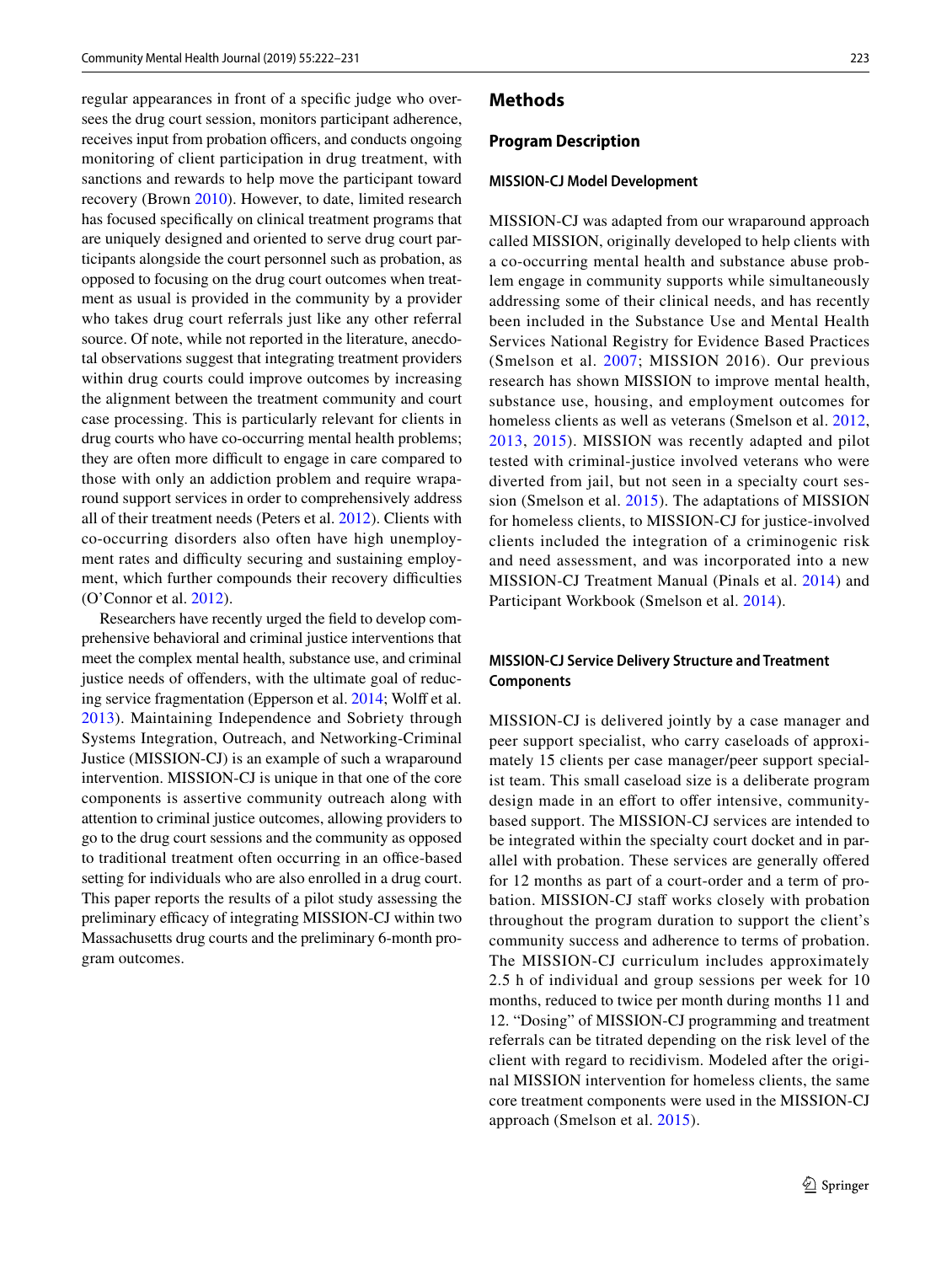The first core component of MISSION-CJ is Critical Time Intervention (CTI) case management (Susser et al. [1997\)](#page-10-2), which offers intensive community based services immediately upon re-entry into the community or after an arrest and subsequent court appearance. The goal of CTI is to work with the client to establish firm linkages with supports in the community, including service providers, given that MISSION-CJ services are time-limited. Complementary to the CTI approach is the second treatment component of MISSION-CJ; Dual Recovery Therapy (DRT) (Ziedonis and Stern [2001\)](#page-10-3), with 13 sessions delivered in the first 3 months of enrollment into the MISSION-CJ program. DRT sessions seek to raise awareness of the impact of mental illness, substance use, and other harmful behaviors on clients' lives, and offer tools to aid in recovery. Moreover, the DRT sessions focus on such topics as how an individual's mental health and substance use are interrelated, how to help motivate clients to engage in recovery while addressing the possible variation across problem areas, and how to help clients develop coping skills to address their mental health and addiction issues and prevent future relapses. DRT booster sessions are conducted throughout the duration of MISSION-CJ to reinforce DRT topics covered in the first 13 sessions that the client needs to review further.

The third treatment component of MISSION-CJ is Peer Support (Chinman et al. [2010](#page-9-17), [2014\)](#page-9-18), delivered in conjunction with CTI and DRT. Peer Support Specialists deliver 11 recovery oriented sessions from a frame of reference of someone who has "been there," and can serve as a role model for others in recovery. Peer Support Specialists also offer clients assistance in adjusting to new routines, such as avoiding triggers for engaging in criminal and/or substance use behavior, and emphasizing the importance of engaging with needed treatment supports. Vocational and educational supports are the fourth component of MISSION-CJ and are offered to help clients find and maintain employment and achieve educational goals, thus contributing to daily living stability, reducing recidivism risk, and improving quality of life outcomes. In MISSION-CJ, the case manager and peer specialist teams not only link clients to existing vocational and educational services in the community, but also offer job search, placement, and coaching. All MISSION-CJ Case Managers and Peer Support Specialists are also cross-trained to deliver the fifth component of MISSION-CJ, trauma informed care. While MISSION-CJ is not a co-occurring Post Traumatic Stress Disorder and Addiction Treatment intervention, case managers and peer specialists are trained to work with clients with trauma histories in a way that is trauma-sensitive, as well as to assess and refer clients to other treatment providers who offer evidence-based treatments for the management of trauma symptoms. MISSION-CJ case managers and peer specialists also provide trauma informed support for those clients with sub-threshold symptoms or who received a previous referral. In addition to receiving CTI, DRT, peer support, vocational and education support, and trauma informed care, MISSION-CJ clients are also routinely linked to other community-based psychiatric services and psychosocial supports including medication management, PTSD treatment, assistance with benefits and entitlements, and family therapy, to name a few.

However, as noted above, the entire MISSION-CJ model operates in the context of the client's level of criminal recidivism risk and needs. Therefore, the sixth component, specific to the MISSION-CJ adaptation of the original MISSION model is the incorporation of the Risk-Need-Responsivity (RNR) framework, which posits that criminal justice agencies and treatment programs should target criminogenic needs (Andrews et al. [1990;](#page-9-19) Andrews and Bonta [2006;](#page-9-20) Bonta and Andrews [2007](#page-9-21); Taxman and Thanner [2006](#page-10-4)). Moreover, the RNR model of assessment and treatment has three core principles: Risk: the level of service should be matched to the participant's level of risk to re-offend. Need: assess each participant's specific "criminogenic" needs such as impulsivity, antisocial cognitions, lack of prosocial peer group engagement, and disconnection from family, to name a few, and build treatment around those needs. Responsivity: maximize each participant's ability to learn from treatment by providing cognitive behavioral interventions and tailoring those interventions to the unique learning style, motivation, abilities, and strengths of the offender. The RNR framework guides MISSION-CJ staff in their initial treatment planning regarding the use of each MISSION-CJ treatment component, and ongoing monitoring on their progress in addressing those needs. MISSION-CJ staff also ran a group for program participants whenever space permitted inside the court house. As noted above, these MISSION-CJ services were offered for a maximum of 12 months as long as the client was enrolled in the drug court.

#### **MISSION-CJ's Role Within Drug Courts**

In integrating MISSION-CJ in the two Massachusetts Drug Court settings in the Boston Metro Area, it was first critical to identify the role of the providers in the courts. This was done through a series of meetings with judges, probation, other drug court personnel, and the developers of MISSION-CJ. Through these meetings and based on prior experience adapting the model for the criminal justice population, it was decided that MISSION-CJ case management and peer specialist teams would go into the courts as well as offer services outside of the court session. With regard to work within the court, MISSION-CJ staff participated in pre-court meetings between judges, attorneys, the court-appointed probation officer, and treatment providers to learn about the specific needs of each client, and attended each drug court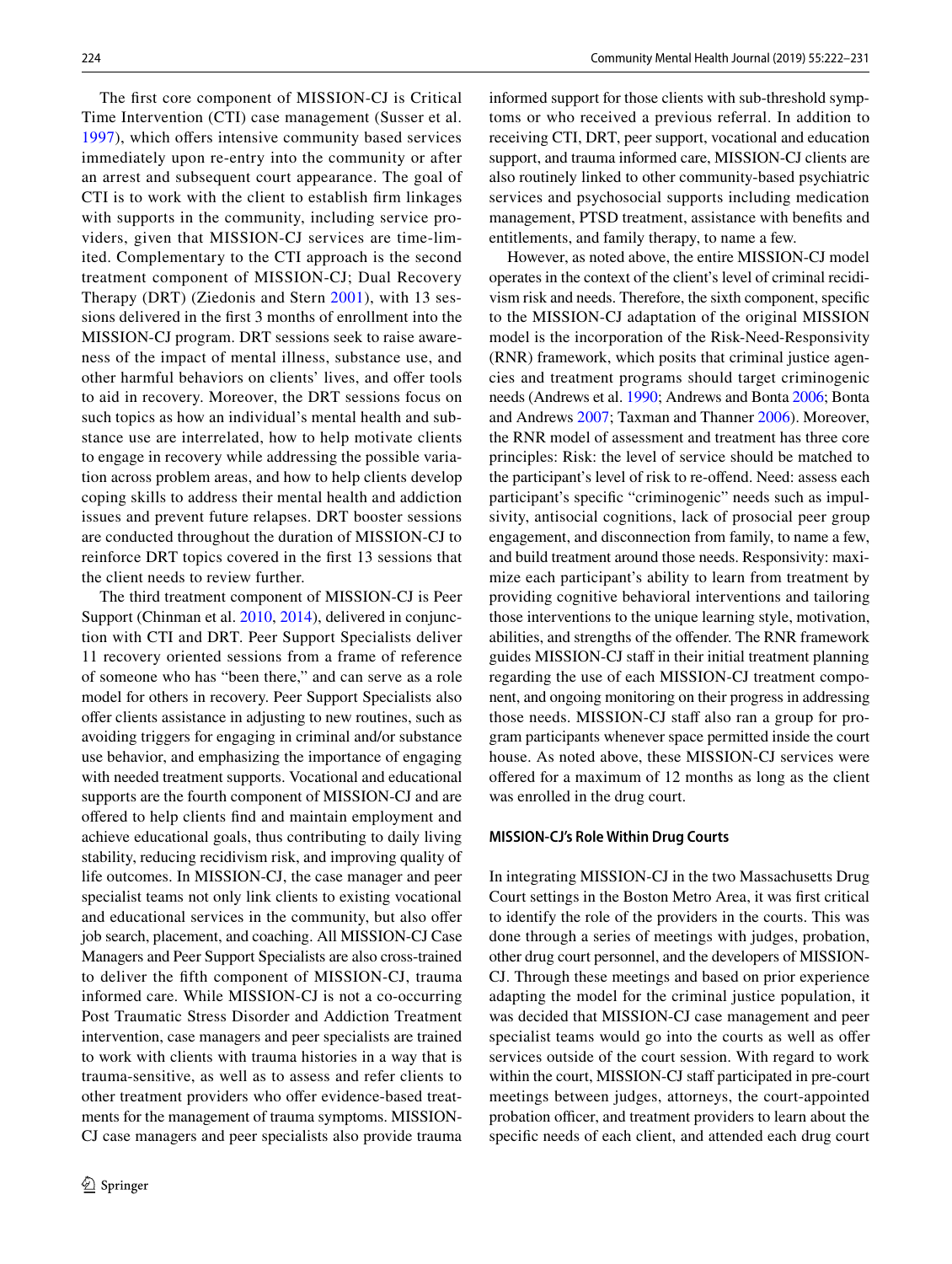session. Participation in MISSION-CJ is voluntary, as is participation in drug court. Early studies have begun to examine voluntariness and perceived coercion for participants in such programs (Trojano et al. [2017\)](#page-10-5). At the same time, by agreeing to participate, information sharing releases are secured to allow case coordination across treatment and criminal justice and court personnel. This approach allows MISSION-CJ staff, the judge, and probation to discuss client disposition and to make real time changes to the treatment plan. A decision to not participate in drug court could result in having one's criminal case processed in the usual pathway, which generally entailed incarceration. Thus, participation in the specialty court as a whole was viewed as an alternative to incarceration, and MISSION-CJ was an augmentation of treatment resources for participants.

## **Study Design**

This study employed an open pilot design to examine the preliminary efficacy of integrating MISSION-CJ in two existing Massachusetts drug court programs. Clients, represented by counsel, were initially enrolled in the two Massachusetts Drug Courts. Once enrolled in the drug court, clients who had a co-occurring mental health and substance abuse problem, and appeared to meet program eligibility criteria below, were invited by the judge to participate in MISSION-CJ services. Enrollment into the MISSION-CJ services included (1) persons of both genders who were 18 years of age or older and (2) were enrolled in one of two drug court programs; (3) met criteria for a DSM-IV-TR Axis I psychiatric disorder, including depression, anxiety, and/or a trauma-related issue; and (4) exhibited current substance use or dependence. Defendants were excluded if they: (1) had an acute severe psychiatric condition in need of immediate treatment or were acutely psychotic; (2) were affected by moderate to severe intellectual disability or cognitive impairment as a result of traumatic brain injury (TBI); (3) were acutely suicidal; or (4) needed immediate medical attention related to substance use (i.e., withdrawal). These exclusion criteria were based on developing a target population that was appropriate for drug court, had a co-occurring mental health condition, and also had the capacity to consent to the treatment program. This project was built into services within the two drug courts, and all information and data collected was done as part of the treatment assessment upon intake. This information was then pulled from records as a means of examining data that was required as part of the services activity to ensure and review program quality in an ongoing manner for the program administrators and funders. As such, when reviewed by multiple state and university Institutional Review Boards the data collection was deemed to be program evaluation, as opposed to research. Participants were therefore not required to provide research informed consent prior to their participation, but did sign a clinical informed consent to participate in the services and to have their clinical information pulled for program and services evaluation. Once enrolled, all offenders with a COD completed a comprehensive baseline intake assessment prior to starting services in the MISSION-CJ program and a 6 month follow up assessment using the measures below.

# **Criminal Justice, Behavioral Health, and Related Measures**

Baseline information regarding criminal justice involvement, alcohol and illicit drug use, and other behavioral health issues was derived from a collection of instruments required as a term of the Substance Abuse and Mental Health Services Administration (SAMHSA) grant that funded this project. This included selected items from the *Addiction Severity Index* (ASI; McLellan et al. [1992\)](#page-9-22), the *Behavior and Symptom Identification Scale*, and the SAMHSA *Government Performance Act Questions* (GPRA; Substance Abuse & Mental Health Services Administration [2006](#page-9-23)). Quantity, frequency, and severity of substance use were measured using the drug use section of the ASI (McLellan et al. [1992](#page-9-22)), In addition, in compliance with national requirements, mental health and substance use service, treatment, criminal justice involvement, and prevention data were collected via the GPRA data reporting system (Substance Abuse & Mental Health Services Administration [2006\)](#page-9-23). Preliminary program outcomes reported here were measured by changes in the aforementioned instruments from baseline to 6 months post-treatment.

### **Data Analysis**

To determine the symptom patterns of participants, frequencies and descriptive analyses were computed for dichotomous and continuous variables using SPSS Statistics 23. Data were analyzed using paired sample *t* tests for continuous measures and McNemar's tests for dichotomous variables.

# **Results**

# **Baseline Characteristics**

# **Demographics**

Demographic data for 86 clients enrolled in MISSION-CJ services are presented in Table [1.](#page-5-0) Clients (*n*=86) were predominantly male (82.6%) and Caucasian (86.0%), mostly with a high school diploma/GED or higher (79.0%). Mean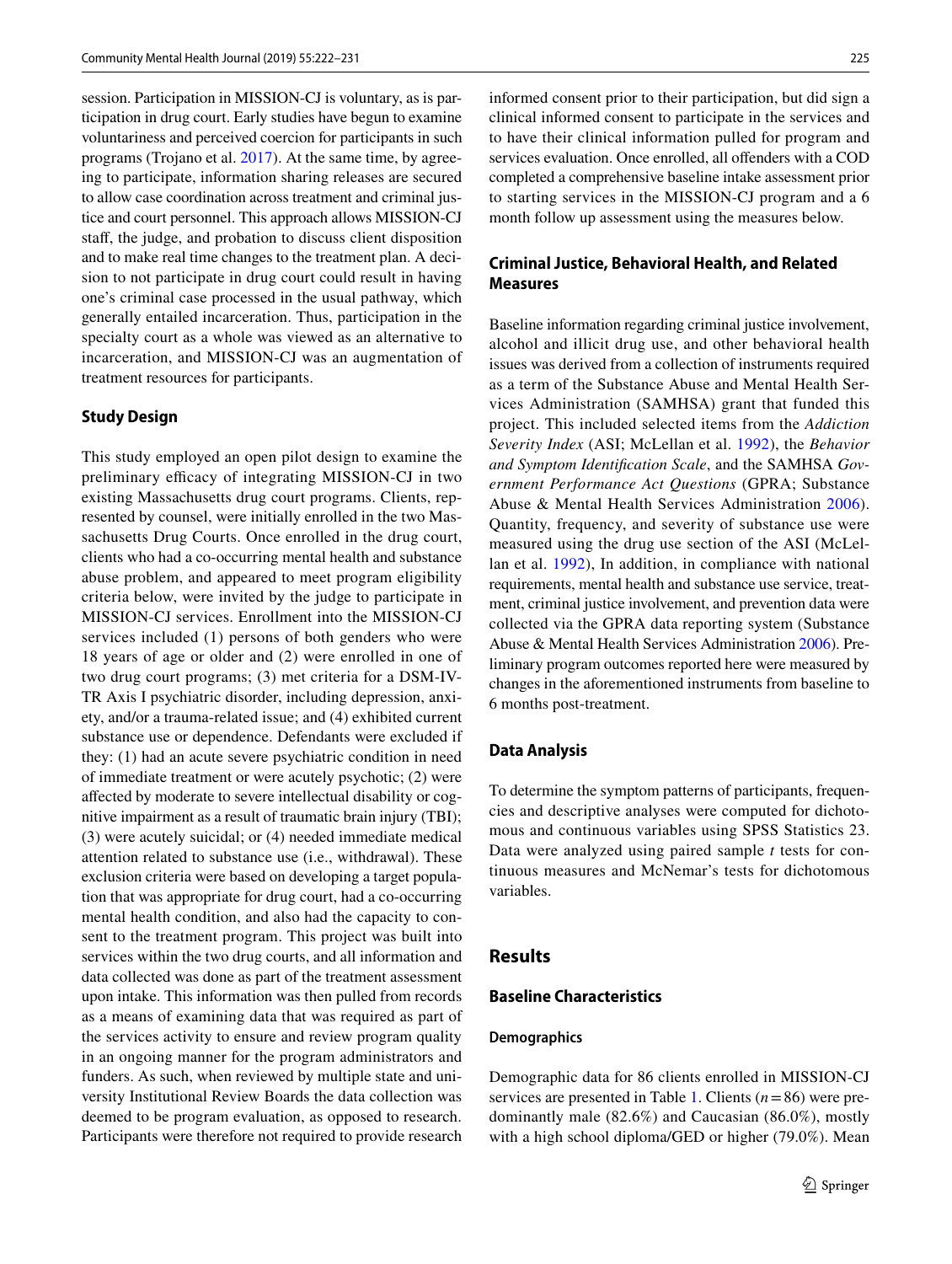<span id="page-5-0"></span>**Table 1** Baseline participant characteristics

| Variable                                 | $\boldsymbol{n}$ | %       | M(SD)         |
|------------------------------------------|------------------|---------|---------------|
| Criminal justice                         |                  |         |               |
| Arrested at least one time               | 85               | 100.0   |               |
| Incarcerated for at least 1 month        | 83               | 97.6    |               |
| Lifetime arrests                         |                  |         | 17.79 (15.67) |
| Lifetime convictions                     |                  |         | 14.76 (15.60) |
| Lifetime months incarcerated             |                  |         | 31.34 (49.83) |
| Nights in jail in the last 30 days       |                  |         | 10.71 (13.66) |
| Nights in jail in the last 6 months      |                  |         | 61.92 (50.60) |
| History of arrests that led to charges   |                  |         |               |
| Shoplifting/vandalism                    | 40               | 47.1    |               |
| Parole/probation violation               | 76               | 89.4    |               |
| Drug charges                             | 67               | 78.8    |               |
| Forgery                                  | 21               | 24.7    |               |
| Weapons                                  | 18               | 21.2    |               |
| Burglary/larceny/B&E                     | 54               | 63.5    |               |
| Robbery                                  | 18               | 21.2    |               |
| Assault                                  | 36               | 42.4    |               |
| Arson                                    | $\boldsymbol{0}$ | 0.0     |               |
| Rape                                     | 0                | $0.0\,$ |               |
| Homicide                                 | $\theta$         | $0.0\,$ |               |
| Prostitution                             | 1                | 1.2     |               |
| Contempt of court                        | 1                | 1.2     |               |
| Disorderly conduct/public intoxication   | 31               | 36.5    |               |
| Driving while intoxicated                | 22               | 25.9    |               |
| Other driving violations                 | 39               | 45.9    |               |
| Two or more prior arrests                | 85               | 100.0   |               |
| Ever had a restraining order             | 25               | 29.4    |               |
| Gender                                   |                  |         |               |
| Male                                     | 71               | 82.6    |               |
| Female                                   | 15               | 17.4    |               |
| Age (years)                              |                  |         | 33.64 (8.51)  |
| Ethnicity                                |                  |         |               |
| African American                         | 8                | 9.3     |               |
| Caucasian                                | 74               | 86.0    |               |
| Hispanic                                 | 5                | 5.8     |               |
| Other                                    | 4                | 4.7     |               |
| Education                                |                  |         |               |
| $<$ 12 years                             | 18               | 20.9    |               |
| High school diploma/equivalent           | 42               | 48.8    |               |
| Post-high school                         | 26               | 30.2    |               |
| Employment (current)                     |                  |         |               |
| Employed                                 | 25               | 29.1    |               |
| Unemployed                               | 61               | 70.9    |               |
| Housing                                  |                  |         |               |
| Shelter                                  | $\mathbf{0}$     | 0.0     |               |
| On street/outside                        | $\overline{0}$   | 0.0     |               |
| Institution                              | 31               | 36.0    |               |
| Housed                                   | 55               | 64.0    |               |
| Own/rent apartment, room, or house       | $\overline{4}$   | 4.7     |               |
| Someone else's apartment, room, or house | 1                | 1.2     |               |
| Halfway house                            | 35               | 40.7    |               |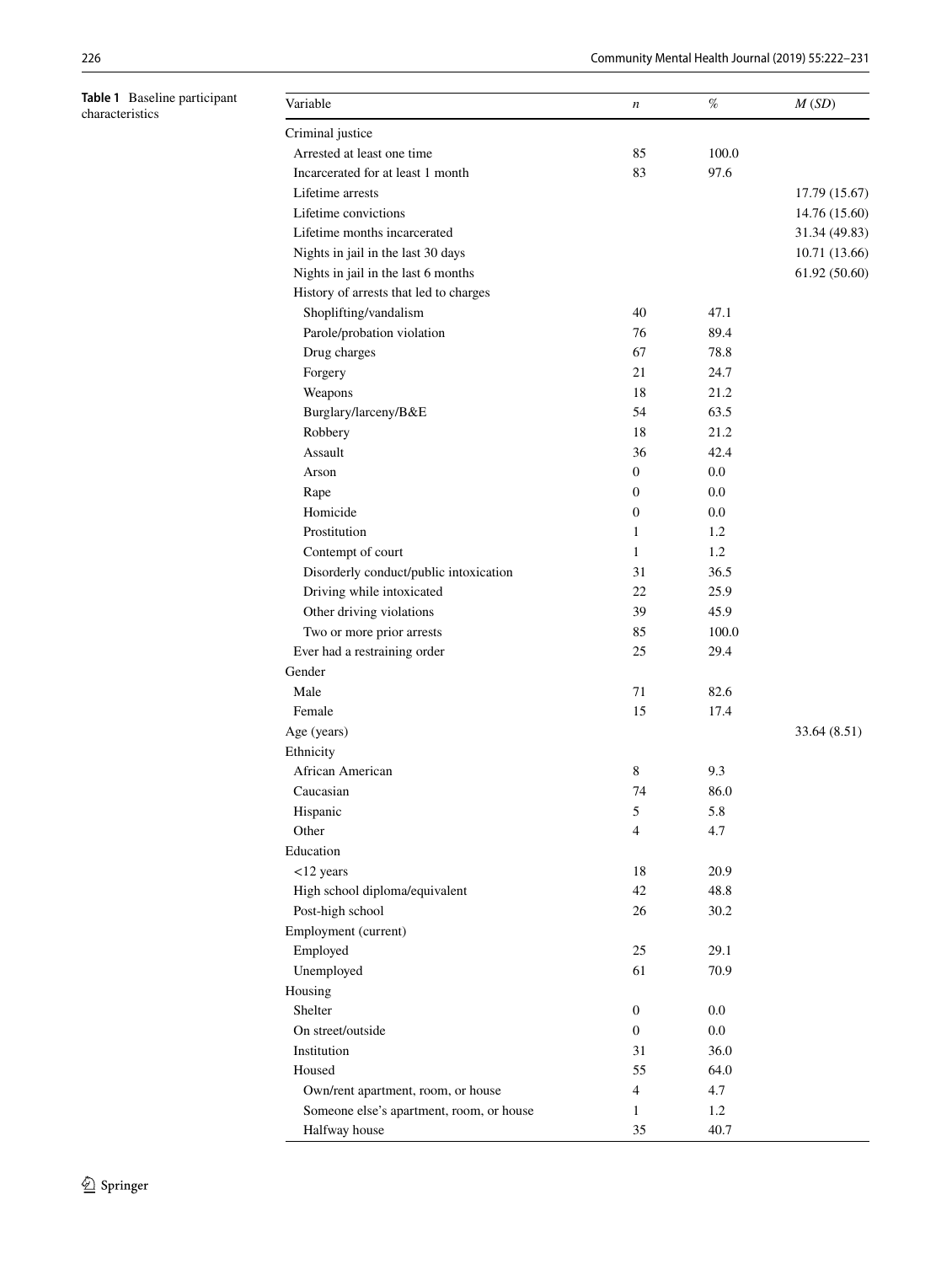| Table 1 (continued) | Variable                                             | $\boldsymbol{n}$ | $\%$    | M(SD)       |
|---------------------|------------------------------------------------------|------------------|---------|-------------|
|                     | Residential treatment                                | 13               | 15.1    |             |
|                     | Other/missing                                        | $\overline{c}$   | 2.3     |             |
|                     | Service use (past month)                             |                  |         |             |
|                     | Inpatient for physical complaint                     | 3                | 3.5     |             |
|                     | Outpatient for physical complaint                    | 19               | 22.1    |             |
|                     | Emergency room for physical complaint                | 6                | 7.0     |             |
|                     | Inpatient for psychiatric complaint                  | 1                | 1.2     |             |
|                     | Outpatient for psychiatric complaint                 | 12               | 14.0    |             |
|                     | Emergency room for psychiatric complaint             | $\mathbf{0}$     | $0.0\,$ |             |
|                     | Inpatient for substance use                          | 14               | 16.3    |             |
|                     | Outpatient for substance use                         | 6                | 7.0     |             |
|                     | Emergency room for substance use                     | 1                | 1.2     |             |
|                     | Substance use and mental health                      |                  |         |             |
|                     | Years used alcohol to intoxication                   |                  |         | 11.57(9.32) |
|                     | Ever received outpatient treatment for mental health | 46               | 54.1    |             |
|                     | Ever received inpatient treatment for mental health  | 21               | 24.7    |             |
|                     | Ever received ER treatment for mental health         | 19               | 22.4    |             |
|                     | Ever received treatment for alcohol use              | 43               | 51.2    |             |
|                     | Ever received treatment for drug use                 | 75               | 88.2    |             |
|                     | Most commonly used drugs (past month)                |                  |         |             |
|                     | Alcohol                                              | 3                | 3.5     |             |
|                     | Cannabis                                             | 1                | 1.2     |             |
|                     | Heroin                                               | 1                | 1.2     |             |
|                     | Cocaine/crack                                        | 3                | 3.6     |             |
|                     | Benzodiazepines                                      | $\overline{c}$   | 2.4     |             |
|                     | Hallucinogens                                        | 1                | 1.2     |             |
|                     | Other drugs                                          | 2                | 2.4     |             |
|                     | Any illicit drug                                     | 6                | 7.0     |             |
|                     | Trauma                                               |                  |         |             |
|                     | At least one traumatic event in lifetime             | 43               | 50.0    |             |
|                     | Experienced physical abuse                           | 27               | 31.8    |             |
|                     | Experienced sexual abuse                             | 14               | 16.5    |             |

age was 33.64 years  $(SD = 8.51)$ , 64.0% reported being housed and 70.9% were unemployed.

#### **Criminal Justice Involvement**

Clients typically had relatively lengthy histories of criminal justice involvement that included a broad range of severity of criminal charges in their histories. All had been arrested at least twice prior to being enrolled in drug courts, and had an average of 17.79 lifetime arrests (*SD*=15.67). The average age at first arrest among the sample was 17.88 years  $(SD = 5.16)$ . On average, clients had spent a total of 31.34 months  $(SD = 49.83)$  incarcerated during their lifetime. Given the average age of the clients, this suggests that many had begun their criminal justice involvement as juveniles (Table [2](#page-7-0)).

## **Preliminary MISSION‑CJ Program Outcomes**

As this was an open pilot to evaluate the preliminary efficacy of integrating MISSION-CJ in a drug court setting, no comparison group was included. Therefore, pre-test/post-test outcome data were computed for 67 of the 86 clients originally enrolled, who completed MISSION-CJ services and the 6-month follow-up assessment. The 22% attrition rate at 6 months was due to participants being lost to follow-up. While we were unable to contact clients whom were lost to follow-up, and thus cannot say for sure the exact reasons, some potential causes included a substance use or mental health relapse, moving out of the area, or perhaps even incarceration.

Assessment of criminal justice outcomes focused primarily on self-reported nights in jail. Results of two-tailed paired sample *t* tests indicated significant improvements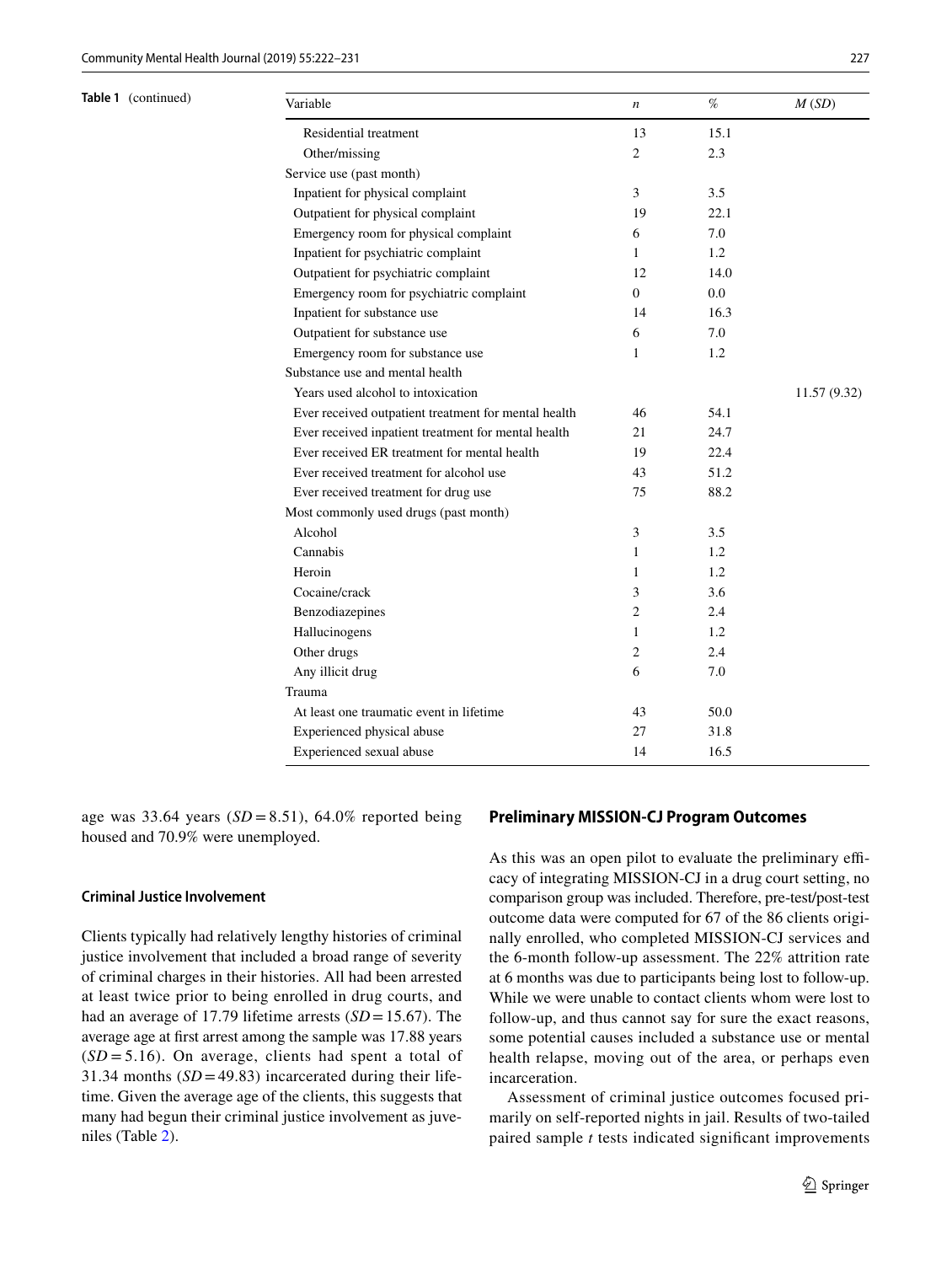#### <span id="page-7-0"></span>**Table 2** Preliminary outcomes

|                                 | Baseline mean (SD) | $6$ -Month mean $(SD)$ | df               | t     |
|---------------------------------|--------------------|------------------------|------------------|-------|
| Nights in jail in last 6 months | 61.18(52.83)       | 33.94 (54.72)          | 66               | 0.001 |
|                                 | Baseline %         | 6-Month %              | $\boldsymbol{p}$ |       |
| Service use                     |                    |                        |                  |       |
| Inpatient physical              | 3.0                | 3.0<br>1.000           |                  |       |
| Inpatient mental/emotional      | $\overline{0}$     | $\theta$               |                  |       |
| Inpatient substance             | 20.9               | 1.5                    | 0.001            |       |
| Outpatient physical             | 14.9               | 32.8                   | 0.008            |       |
| Outpatient mental/emotional     | 13.4               | 20.9                   | 0.227            |       |
| Outpatient substance            | 6.0                | 6.0                    | 1.000            |       |
| ER physical                     | 6.0                | 11.9                   | 0.344            |       |
| ER mental/emotional             | $\overline{0}$     | $\boldsymbol{0}$       |                  |       |
| ER substance                    | 1.5                | $\Omega$               |                  |       |
| Employed full or part time      | 28.8               | 60.6                   | 0.00002          |       |
| Employed full time              | 16.7               | 48.5                   | 0.00005          |       |
| Used alcohol in last 30 days    | 4.5                | 3.0                    | 1.000            |       |
| Used alcohol in last 6 months   | 36.4               | 10.6                   | 0.0005           |       |
| Used drugs in last 30 days      | 7.5                | 4.5                    | 0.687            |       |
| Used drugs in last 6 months     | 51.5               | 19.7                   | 0.0002           |       |

from baseline to 6-month follow-up, with an average reduction from  $61.18$  ( $SD = 52.83$ ) nights spent in jail during the 6 months prior to baseline to  $33.94$  ( $SD = 54.72$ ) nights during the first 6 months of treatment  $[t(66)=3.567,$  $p=0.001$ .

Employment was operationalized as the percentage of clients employed full time and percentage of clients with any kind of employment. Results of McNemar's tests on numbers of clients with full time employment and those with any employment indicated significant improvements from baseline to 6-month follow-up in both categories. Full time employment improved from 16.7 to  $48.5\%$  ( $p < 0.001$ ), and overall employment (part time or full time) improved from 28.8 to 60.6% during the first 6 months of the treatment  $(p < 0.001)$ .

With regard to substance use, analyses revealed significant reductions in the percentages of clients who reported alcohol (36.4–10.6%) and drug use (51.5–19.7%) during the first 6 months of the treatment program compared to the 6 months prior to enrollment  $(p < 0.001$  for alcohol;  $p < 0.001$ for drugs).

With regard to service utilization, clients experienced a slight (but not statistically significant) increase in the use of outpatient community mental health services beyond the MISSION-CJ services (13.4% pre-intervention compared with 20.9% at 6 months). However, McNemar's tests showed a significant decrease in the percentage of patients reporting inpatient hospitalizations for substance use  $(p=0.001)$ , and a significant increase in clients reporting use of outpatient care for physical symptoms  $(p=0.008)$ .

# **Discussion**

To our knowledge, this is the first effort to report on the systematic integration of a co-occurring disorder and criminal justice treatment in drug courts. This design is unique compared to typical drug court treatment that involves the court making a referral to a community provider to deliver cooccurring disorder treatment services as usual and parallel but not integrated with court case processing and probation. The MISSION-CJ intervention was able to be implemented and embedded within drug court and probation procedures. Preliminary program outcomes suggest that clients demonstrated significant reductions in the number of jail days, decreased substance use, and increased employment, which we at least in part attribute to the MISSION-CJ services. The clients also demonstrated reduced hospitalizations and increased linkages to medical providers. These improvements were observed despite a small sample being enrolled in the service across two courts, suggesting that individuals can achieve success in key social domains while undergoing treatment using the MISSION-CJ protocol. However, it is also possible that clients might continue to show even more improvement over time given this was only a 6-month follow-up period.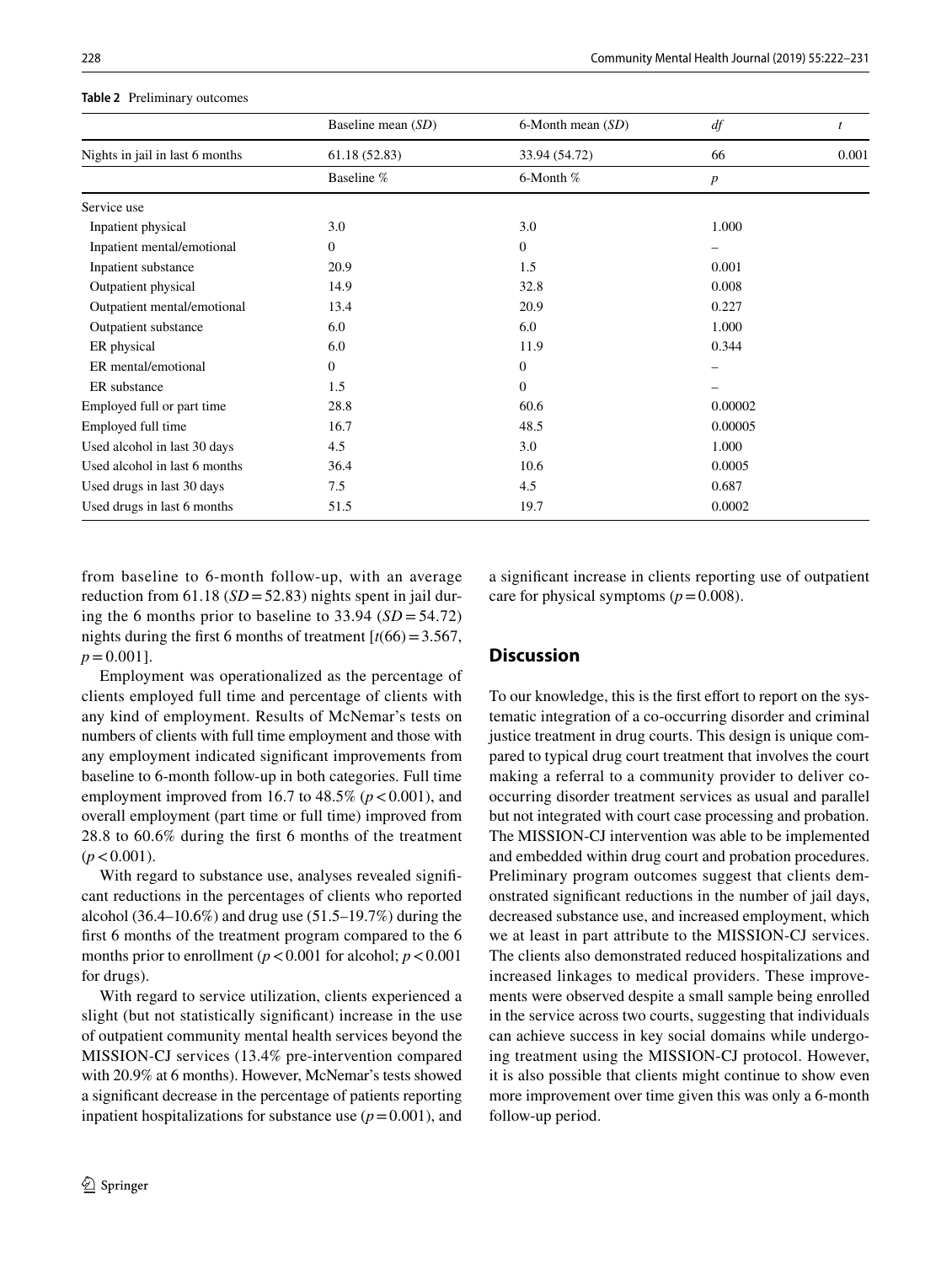Despite the limitations of a pre-test/post-test design, we believe these improvements could have been due at least in part to the multifactorial features of the MISSION-CJ protocol, including incorporation of the Critical Time Intervention approach that assists clients in actively engaging with community supports (Tomita and Herman [2015](#page-10-6); Draine and Herman [2007\)](#page-9-24). Additionally, the gains made by this group in employment have likely been associated with reduced jail days. A number of criminological theorists take the view that individuals' likelihood of offending and reoffending is significantly reduced by access to gainful employment, which is also supported by research findings (Laub and Sampson [2001;](#page-9-25) Ministry of Justice [2013\)](#page-9-26). Moreover, employment improves individuals' economic situations, thereby reducing their need to engage in illicit behavior to acquire necessities of life. However, we believe that the success of the program goes beyond just increasing rates of employment. MISSION-CJ includes a complex array of evidence-based practices, which in this study, were integrated within, as opposed to alongside existing court procedures, in an attempt to reduce service fragmentation and increase communication between probation, the court and the client. In its overarching framework, MISSION-CJ is unique in that it takes a deliberate and systematized approach to addressing criminogenic risk and needs to reduce recidivism as a recovery goal for participants. In a previous study, we integrated MISSION-CJ alongside probation but separate from a specialized treatment court docket, and found it to be effective for increasing communication between the court, probation, and providers (Smelson et al. [2015\)](#page-9-14).

In addition to the constraints associated with a pretest/post-test design, which include a lack of a comparison group and the fact that over time, clients might have improved irrespective of MISSION-CJ services, other limitations should be noted. This study only included a 6 month follow up period, and longer follow up data might have revealed a negative effect on outcomes. Although long-term outcomes are not fully known with this program evaluation study, other reports have suggested that the first few months are a critical period for engaging clients in treatment, lending further support for our findings (Binswanger et al. [2007\)](#page-9-27). Other limitations included that our service providers did not consistently have available space within the court to deliver MISSION-CJ services nor did they consistently track the contacts delivered inside the court setting versus in the community. However, with regard to implementation, MISSION-CJ staff served as regular members of the pre-court meeting, offering ongoing collaboration to the court and probation services and had contacts with clients between sessions. A final limitation was with regard to self-reported data, such as jail days and re-arrest, which are best captured in rigorous methodically driven studies by official record data. For this study, that information was not available as criminal justice records were kept by several separate agencies distinct from the information available to us. Nonetheless, self-report data is routine in program evaluation contexts as a means of judging the effectiveness of a service delivery model (SAMHSA [2010\)](#page-10-7). Given that this was intended to be a pilot study of our ability to integrate MISSION-CJ in drug courts, additional research is needed to confirm the extent to which the improvements could be attributed to the MISSION-CJ services and not just time in the drug court. That said, assuming that MISSION-CJ is an augmentation strategy to make drug courts even more effective, future evaluations need to (a) identify factors associated with dropout/loss to follow-up and determine what possible modifications could be made to reduce such attrition; and (b) assess the effects of MISSION-CJ at 12 months and, if possible, at various points thereafter. Finally, there is a critical need to conduct a randomized controlled trial of MISSION-CJ and drug courts in general to make the ultimate determination of its true efficacy and effectiveness. We believe, however, that the data reported here demonstrate the feasibility of implementing MISSION-CJ within a drug court protocol, and have observed, even with a small sample, effects sufficiently robust to justify further research.

**Acknowledgements** We thank the Gavin Foundation, the University of Massachusetts, the Massachusetts Department of Public Health, Massachusetts Department of Mental Health and the Executive Office of the Trial Court for supporting this work. Co-author Mary-Kate Duffy is no longer affiliated with the University of Massachusetts Medical School.

**Funding** This work was funded by a grant from the Substance Abuse and Mental Health Services Administration (1H79TI025074-03).

# **Compliance with Ethical Standards**

**Conflict of interest** The authors report no known conflicts of interest and certify responsibility for the manuscript submitted.

**Disclosure** The views expressed in this article are those of the authors and do not necessarily reflect the position or policy of the University of Massachusetts, the Department of Public Health, the Department of Mental Health, or the Massachusetts Executive Office of the Trial Court or United States Governments.

**Ethical Approval** This open pilot was reviewed by the University of Massachusetts Medical School's Institutional Review Board and was determined to be program evaluation rather than human subjects research.

**Research Involving Human Participants** This article does not contain any studies with human participants performed by any of the authors.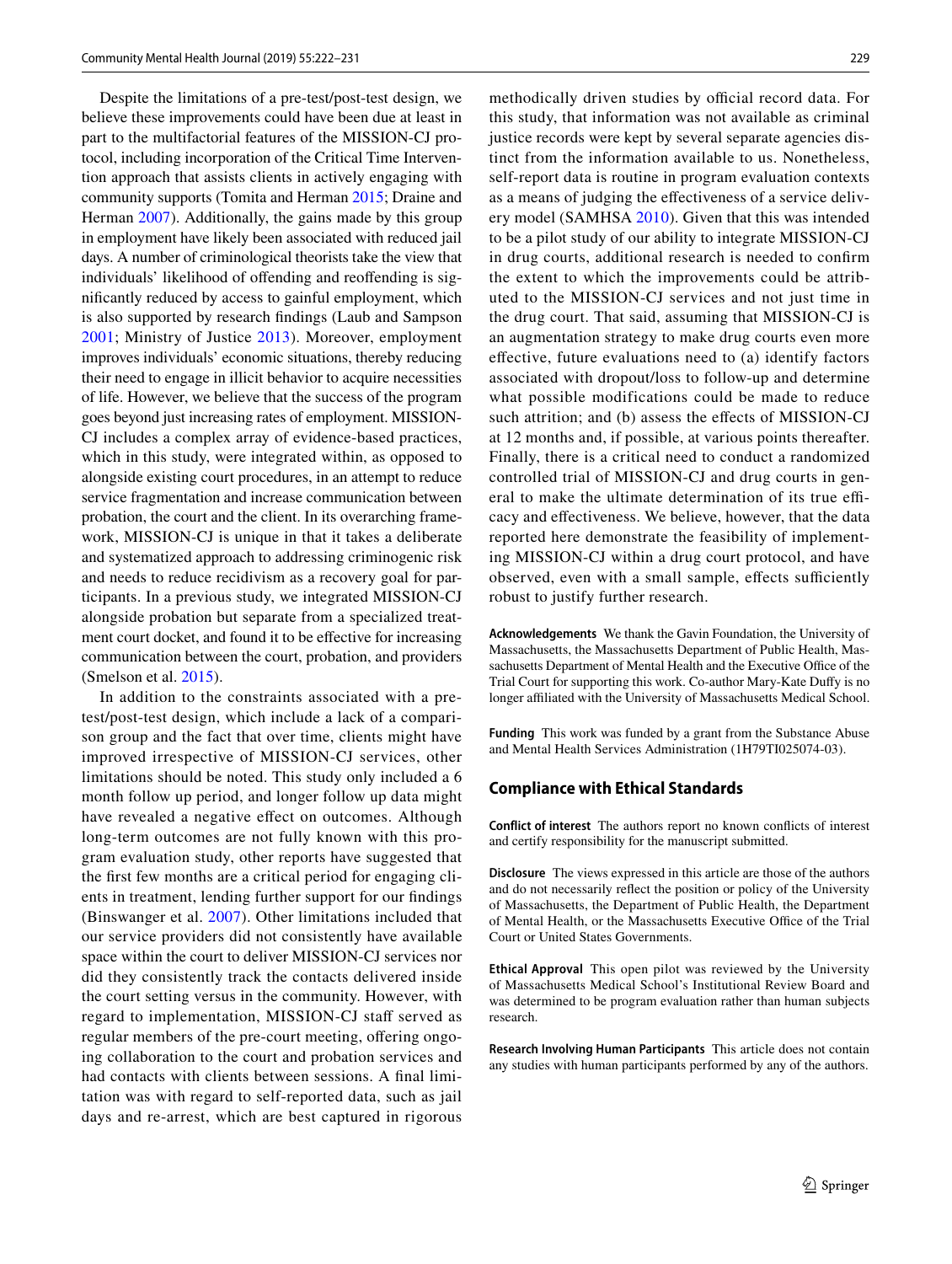### **References**

- <span id="page-9-20"></span>Andrews, D. A., & Bonta, J. (2006). *The psychology of criminal conduct* (4th ed.). Newark, NJ: LexisNexis.
- <span id="page-9-19"></span>Andrews, D. A., Bonta, J., & Hoge, R. D. (1990). Classification for effective rehabilitation: Rediscovering psychology. *Criminal Justice and Behavior, 17*(1), 19–52. [https://doi.](https://doi.org/10.1177/0093854890017001004) [org/10.1177/0093854890017001004](https://doi.org/10.1177/0093854890017001004).
- <span id="page-9-2"></span>Belenko, S. (2001). Research on drug courts: A critical review, 2001 update. New York, NY: National Center on Addiction and Substance Abuse, Columbia University. Retrieved October 5, 2016, from [https://pdfs.semanticscholar.org/1450/f4776d89877366b](https://pdfs.semanticscholar.org/1450/f4776d89877366bd93b1a696c1040c30adae.pdf) [d93b1a696c1040c30adae.pdf.](https://pdfs.semanticscholar.org/1450/f4776d89877366bd93b1a696c1040c30adae.pdf)
- <span id="page-9-27"></span>Binswanger, I., Stern, M. F., Deyo, R. A., Heagerty, P. J., Cheadle, A., Elmore, J. G., & Koepsell, T. D. (2007). Release from prison—A high risk of death for former inmates. *The New England Journal of Medicine, 356*, 157–165. [https://doi.](https://doi.org/10.1056/NEJMsa064115) [org/10.1056/NEJMsa064115](https://doi.org/10.1056/NEJMsa064115).
- <span id="page-9-21"></span>Bonta, J., & Andrews, D. A. (2007). *Risk*-*need*-*responsivity model for offender assessment and rehabilitation* (Corrections Research User Report No. 2007-06). Ottawa, Ontario: Public Safety Canada. Retrieved January 23, 2017 from [https://cpoc.](https://cpoc.memberclicks.net/assets/Realignment/risk_need_2007-06_e.pdf) [memberclicks.net/assets/Realignment/risk\\_need\\_2007-06\\_e.](https://cpoc.memberclicks.net/assets/Realignment/risk_need_2007-06_e.pdf) [pdf.](https://cpoc.memberclicks.net/assets/Realignment/risk_need_2007-06_e.pdf)
- <span id="page-9-7"></span>Brown, R. T. (2010). Systematic review of the impact of adult drugtreatment courts. *Translational Research, 155*(6), 263–274. [https://doi.org/10.1016/j.trsl.2010.03.001.](https://doi.org/10.1016/j.trsl.2010.03.001)
- <span id="page-9-5"></span>Case, B., Steadman, H. J., Dupuis, S. A., & Morris, L. S. (2009). Who succeeds in jail diversion programs for persons with mental illness? A multi-site study. *Behavioral Sciences & the Law, 27*(5), 661–674.
- <span id="page-9-18"></span>Chinman, M., George, P., Doughtery, R. H., Daniels, A. S., Ghose, S. S., Swift, A., & Delphin-Rittmon, M. E. (2014). Peer support services for individuals with serious mental illnesses: Assessing the evidence. *Psychiatric Services, 65*(4), 429–441. [https://doi.](https://doi.org/10.1176/appi.ps.201300244) [org/10.1176/appi.ps.201300244.](https://doi.org/10.1176/appi.ps.201300244)
- <span id="page-9-17"></span>Chinman, M., Shoai, R., & Cohen, A. (2010). Using organizational change strategies to guide peer support technician implementation in the Veterans Administration. *Psychiatric Rehabilitation Journal, 33*(4), 269–277.
- <span id="page-9-24"></span>Draine, J., & Herman, D. B. (2007). Critical time intervention for re-entry from prison for persons with mental illness. *Psychiatric Services, 58*(12), 1577–1581. [https://doi.org/10.1176/](https://doi.org/10.1176/ps.2007.58.12.1577) [ps.2007.58.12.1577.](https://doi.org/10.1176/ps.2007.58.12.1577)
- <span id="page-9-10"></span>Epperson, M. W., Wolff, N., Morgan, R. D., Fisher, W. H., Frueh, B. C., & Huening, J. (2014). Envisioning the Next Generation of Behavioral Health and Criminal Justice Interventions. *International Journal of Law and Psychiatry, 37*(5), 427–438.
- <span id="page-9-1"></span>Fox, A. D., Maradiaga, J., Weiss, L., Sanchez, J., Starrels, J. L., & Cunningham, C. O. (2015). Release from incarceration, relapse to opioid use and the potential for buprenorphine maintenance treatment: A qualitative study of the perceptions of former inmates with opioid use disorder. *Addiction Science and Clinical Practice, 10*, 2.
- <span id="page-9-6"></span>Knudsen, K. J., & Wingenfeld, S. (2016). A specialized treatment court for veterans with trauma exposure: Implications for the field. *Community Mental Health Journal, 52*(2), 127–135.
- <span id="page-9-25"></span>Laub, J. H., & Sampson, R. J. (2001). Understanding Desistance from Crime. *Crime and Justice, 28*(1), 1–69.
- Maintaining Independence and Sobriety through Systems Integration, Outreach, and Networking (MISSION). Intervention summary retrieved on November 18, 2016 from the Substance Abuse and Mental Health Services Administration's National Registry of Evidence-based Programs and Practices. [http://](http://nrepp.samhsa.gov/ProgramProfile.aspx?id=38) [nrepp.samhsa.gov/ProgramProfile.aspx?id=38.](http://nrepp.samhsa.gov/ProgramProfile.aspx?id=38)
- <span id="page-9-22"></span>McLellan, A. T., Kushner, H., Metzger, D., Peters, R., Smith, I., Grissom, G., Pettinati, H., & Argeriou, M. (1992). The fifth edition of the addiction severity index. *Journal of Substance Abuse Treatment, 9*(3), 199–213.
- <span id="page-9-26"></span>Ministry of Justice. (2013). *Analysis of the impact of employment on reoffending following release from custody, using propensity score matching*. Retrieved December 3, 2016, from [https://www.gov.uk/](https://www.gov.uk/government/uploads/system/uploads/attachment_data/file/217412/impact-employment-reoffending.pdf) [government/uploads/system/uploads/attachment\\_data/file/21741](https://www.gov.uk/government/uploads/system/uploads/attachment_data/file/217412/impact-employment-reoffending.pdf) [2/impact-employment-reoffending.pdf.](https://www.gov.uk/government/uploads/system/uploads/attachment_data/file/217412/impact-employment-reoffending.pdf)
- <span id="page-9-9"></span>O'Connor, K., Kline, A., Sawh, L., Rodrigues, S., Fisher, W., Kane, W., Kuhn, J., Ellison, M., & Smelson, D. (2012). Unemployment and co-occurring disorders among homeless veterans. *Journal of Dual Diagnosis, 9*(2), 134–138. [https://doi.org/10.1080/15504](https://doi.org/10.1080/15504263.2013.778804) [263.2013.778804](https://doi.org/10.1080/15504263.2013.778804).
- <span id="page-9-8"></span>Peters, R. H., Kremling, J., Bekman, N. M., & Caudy, M. S. (2012). Co-occurring disorders in treatment-based courts: Results of a national survey. *Behavioral Sciences & the Law, 30*(6), 800–820. [https://doi.org/10.1002/bsl.2024.](https://doi.org/10.1002/bsl.2024)
- <span id="page-9-15"></span>Pinals, D. A., Smelson, D., Sawh, L., Harter, J., Kline, A., & Ziedonis, D. (2014). *The MISSION-CJ treatment manual*. Worcester, MA: UMass Medical School.
- <span id="page-9-0"></span>Piquero, A. (2010). Cost-benefit analysis for jail alternatives and jail. *Report to Broward Sheriff*'*s Office Department of Community Control*. Retrieved August 3, 2016, from [http://criminology.fsu.](http://criminology.fsu.edu/wp-content/uploads/Cost-Benefit-Analysis-for-Jail-Alternatives-and-Jail.pdf) [edu/wp-content/uploads/Cost-Benefit-Analysis-for-Jail-Alternativ](http://criminology.fsu.edu/wp-content/uploads/Cost-Benefit-Analysis-for-Jail-Alternatives-and-Jail.pdf) [es-and-Jail.pdf.](http://criminology.fsu.edu/wp-content/uploads/Cost-Benefit-Analysis-for-Jail-Alternatives-and-Jail.pdf)
- <span id="page-9-12"></span>Smelson, D., Kalman, D., Losonczy, M. F., Kline, A., Sambamoorthi, U., St. Hill, L., Castles-Fonseca, K., & Ziedonis, D. (2012). A brief treatment engagement intervention for individuals with cooccurring mental illness and substance use disorders: Results of a randomized clinical trial. *Community Mental Health Journal, 48*(2), 127–132.
- <span id="page-9-13"></span>Smelson, D., Kline, A., Kuhn, J., Rodrigues, S., O'Connor, K., Fisher, W., Sawh, L., & Kane, V. (2013). A wraparound treatment engagement intervention for homeless veterans with co-occurring disorders. *Psychological Services, 10*(2), 161–167.
- <span id="page-9-11"></span>Smelson, D., Losonczy, M., Ziedonis, D., Sussner, B., Castles-Fonseca, K., Rodrigues, S., & Kline, A. (2007). A brief community linkage intervention for veterans with a persistent mental illness and a co-occurring substance abuse disorder. *European Journal of Psychiatry, 21*(2), 143–152.
- <span id="page-9-16"></span>Smelson, D., Pinals, D. A., Harter, J., Sawh, L., Kline, A., & Ziedonis, D. (2014). *The MISSION-CJ participant workbook*. Worcester, MA: UMass Medical School.
- <span id="page-9-14"></span>Smelson, D., Pinals, D. A., Sawh, L., Fulwiler, C., Singer, S., Guevremont, N., Fisher, W., Steadman, H. J., & Hartwell, S. (2015). An alternative to incarceration: Co-occurring disorders treatment intervention for justice-involved veterans. *World Medical & Health Policy, 7*(4), 329–348. [https://doi.org/10.1002/wmh3.168/](https://doi.org/10.1002/wmh3.168/abstract) [abstract.](https://doi.org/10.1002/wmh3.168/abstract)
- <span id="page-9-4"></span>Steadman, H. J., Davidson, S., & Brown, C. (2001). Law and psychiatry: Mental health courts: Their promise and unanswered questions. *Psychiatric Services, 52*(4), 457–458. [https://doi.](https://doi.org/10.1176/appi.ps.52.4.457) [org/10.1176/appi.ps.52.4.457](https://doi.org/10.1176/appi.ps.52.4.457).
- <span id="page-9-3"></span>Steadman, H. J., Peters, R. H., Carpenter, C., Mueser, K. T., Jaeger, N. D., Gordon, R. B., Fisler, C., Goss, S., Olson, E., Osher, F. C., Noether, C. D., & Hardin, C. (2013). *Six Steps to Improve Your Drug Court Outcomes for Adults with Co*-*Occurring Disorders*. SAMHSA's GAINS Center for Behavioral Health and Justice Transformation's & National Drug Court Institute's Drug Court Practitioner Fact Sheet, Vol. 8, No. 1. Retrieved September 27. 2016, from [https://csgjusticecenter.org/mental-health/publicatio](https://csgjusticecenter.org/mental-health/publications/six-steps-to-improve-your-drug-court-outcomes-for-adults-with-co-occurring-disorders) [ns/six-steps-to-improve-your-drug-court-outcomes-for-adult](https://csgjusticecenter.org/mental-health/publications/six-steps-to-improve-your-drug-court-outcomes-for-adults-with-co-occurring-disorders) [s-with-co-occurring-disorders](https://csgjusticecenter.org/mental-health/publications/six-steps-to-improve-your-drug-court-outcomes-for-adults-with-co-occurring-disorders).
- <span id="page-9-23"></span>Substance Abuse & Mental Health Services Administration. (2006). "National Outcome Measures (NOMs) for Co-Occurring